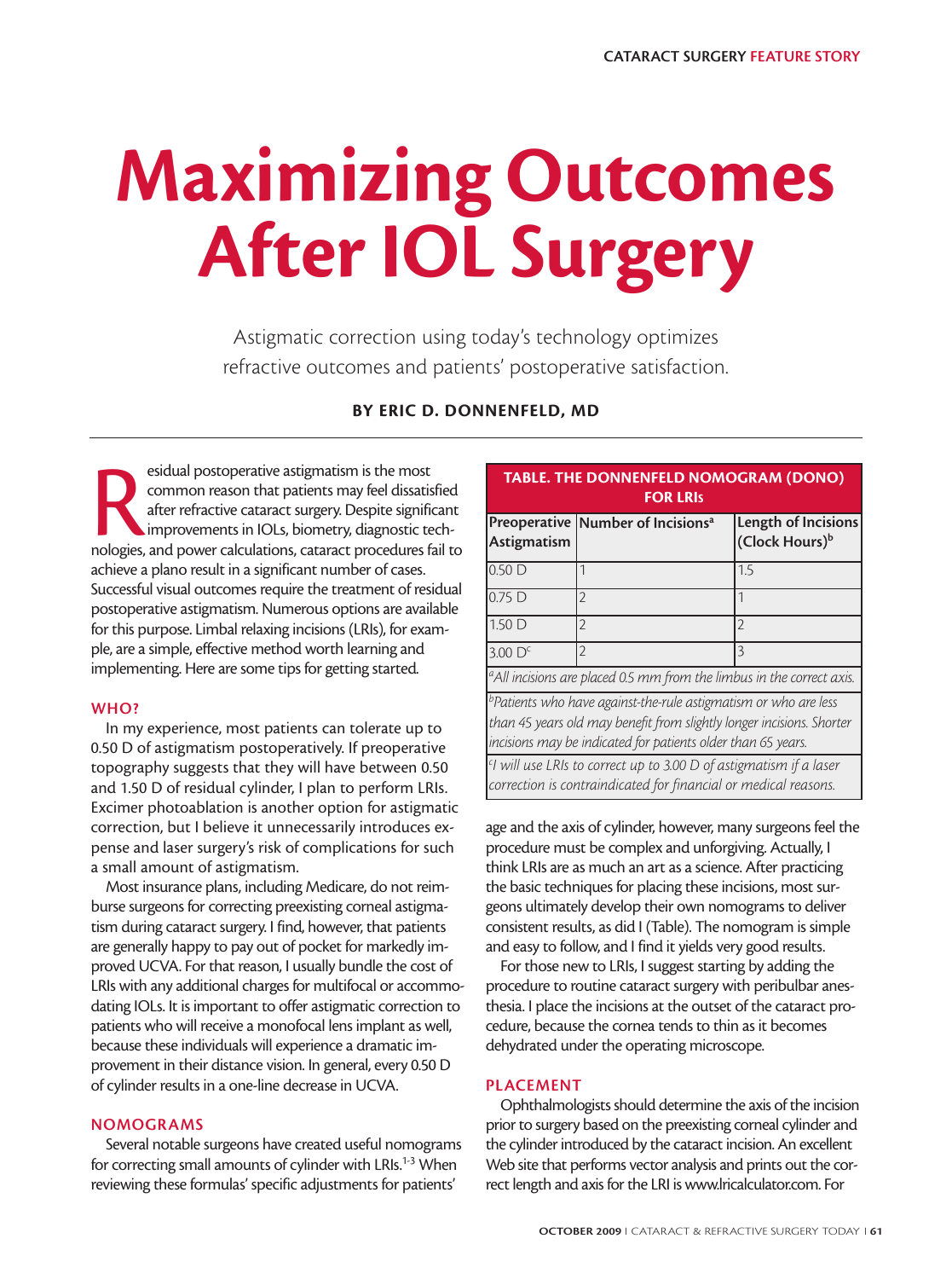

**Figure 1. Vector analysis shows the presence of cylindrical outliers after cataract surgery with LRIs performed not using the ORange (A) or using the aberrometer (B).**

even more precise results, the ORange intraoperative wavefront aberrometer (WaveTec Vision, Aliso Viejo, CA) provides a real-time evaluation of sphere, cylinder, and axis in a matter of seconds. Its current applications include measuring LRIs and guiding their placement.

Data from a multicenter study showed that intraoperatively using the ORange significantly improved visual outcomes with LRIs.<sup>4</sup> Participants in the effort included the first 10 ORange users in the United States. The prospective study compared their 1-month results in eyes for which

they used the aberrometer during the LRI procedure with those for which they did not. The mean refractive cylinder decreased from 1.45 D preoperatively to 0.47 D postoperatively in the ORange group ( $n = 94$  eyes), and 39% of these eyes underwent an enhancement of the LRIs based on the aberrometer's measurement. In contrast, the mean refractive cylinder decreased from 1.47 D preoperatively to 0.70 D postoperatively in the control group ( $n = 189$  eyes) (Figure 1).

## **SURGICAL TECHNIQUE**

I place a modified Dell marker (Donnenfeld LRI Marker; Accutome, Inc., Malvern, PA) against the cornea and mark the axis and length of the incision. I then instill a drop of Blink Tears (Abbott Medical Optics Inc., Santa Ana, CA), which has a viscoelastic effect and significantly reduces the risk of an abrasion. Next, I grasp the episclera at the limbus with a 0.12-caliber forceps approximately 180º away from the intended site of the incision. I apply a diamond blade—usually preset to 0.6 mm—to the cornea and hold it in place for a second to ensure that it has achieved the desired depth. I then extend the incision toward the caliber to the required length in order to correct the targeted amount of cylinder.

The instruments that I use are bundled as the Donnenfeld LRI Kit (Accutome, Inc.). The set comprises



**Figure 2. This patient is receiving an LRI to correct with-the-rule astigmatism. A close-up of the Donnenfeld LRI Diamond Knife (inset).**